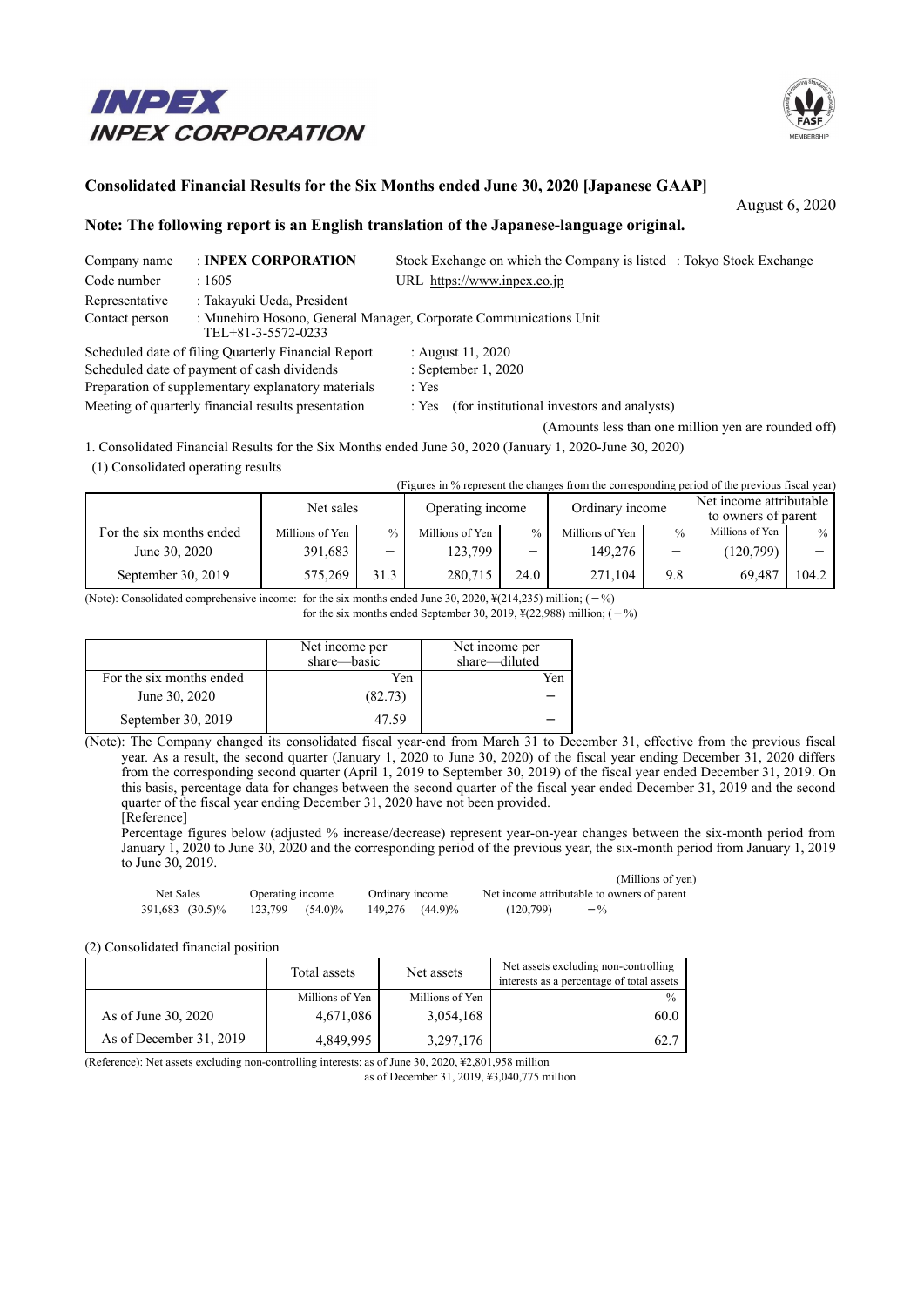#### 2. Dividends

|                                                     |     | Cash dividends per share                                                          |     |       |       |  |  |
|-----------------------------------------------------|-----|-----------------------------------------------------------------------------------|-----|-------|-------|--|--|
|                                                     |     | At 1st quarter end   At 2nd quarter end   At 3rd quarter end   At fiscal year end |     |       | Total |  |  |
|                                                     | Yen | Yen                                                                               | Yen | Yen   | Yen   |  |  |
| For the year ended<br>December 31, 2019             |     | 12.00                                                                             |     | 18.00 | 30.00 |  |  |
| For the year ending<br>December 31, 2020            | -   | 12.00                                                                             |     |       |       |  |  |
| For the year ending<br>December 31, 2020 (forecast) |     |                                                                                   |     | 12.00 | 24.00 |  |  |

(Note): 1. Changes in projected dividends for the year ending December 31, 2020 from the previous forecast: None

2. "Dividends" as stated above refer to common stock. For information regarding Class A stock (not listed), please refer to Exhibit "Dividends of Class A stock".

#### 3. Forecasted Consolidated Financial Results for the year ending December 31, 2020 (January 1, 2020-December 31, 2020)

|                                          | (Figures in % represent the changes from the corresponding period of the previous fiscal year) |               |                  |   |                 |  |                                                   |               |                         |
|------------------------------------------|------------------------------------------------------------------------------------------------|---------------|------------------|---|-----------------|--|---------------------------------------------------|---------------|-------------------------|
|                                          | Net sales                                                                                      |               | Operating income |   | Ordinary income |  | Net income<br>attributable to<br>owners of parent |               | Net income per<br>share |
|                                          | Millions of Yen                                                                                | $\frac{0}{0}$ | Millions of Yen  |   | Millions of Yen |  | Millions of Yen                                   | $\frac{0}{0}$ | Yen                     |
| For the year ending<br>December 31, 2020 | 730,000                                                                                        | -             | 203,000          | - | 200,000         |  | (136,000)                                         |               | (93.14)                 |

(Note): Changes in forecasted consolidated financial results for the year ending December 31, 2020 from the previous forecast: Yes

Due to the change in the Company's fiscal year-end from March 31 to December 31, the consolidated accounting period of the Company and its subsidiaries with provisional settlements of accounts for the fiscal year ended December 31, 2019 is the nine-month period between April 1 and December 31, 2019. Meanwhile, the accounting period (for the same fiscal year) of subsidiaries with a December 31 fiscal year-end is the normal, twelve-month period between January 1 and December 31, 2019. Therefore, percentage changes from the previous fiscal year are not provided. [Reference]

Percentage figures below for the year ending December 31, 2020 (after adjustment) represent the year-on-year percentage changes between the financial results of the Company, its subsidiaries with provisional settlements of accounts and its subsidiaries with a December 31 fiscal year-end for the period between January 1 and December 31, 2019 and the forecasted consolidated financial results (of these entities) for the period between January 1 and December 31, 2020.  $(X_i|1|1)$ 

|                 |                  |                 | (Millions of yen)                           |
|-----------------|------------------|-----------------|---------------------------------------------|
| Net Sales       | Operating income | Ordinary income | Net income attributable to owners of parent |
| 730,000 (37.7)% | 203,000 (63.7)%  | 200,000 (65.8)% | (136,000)<br>$-$ %                          |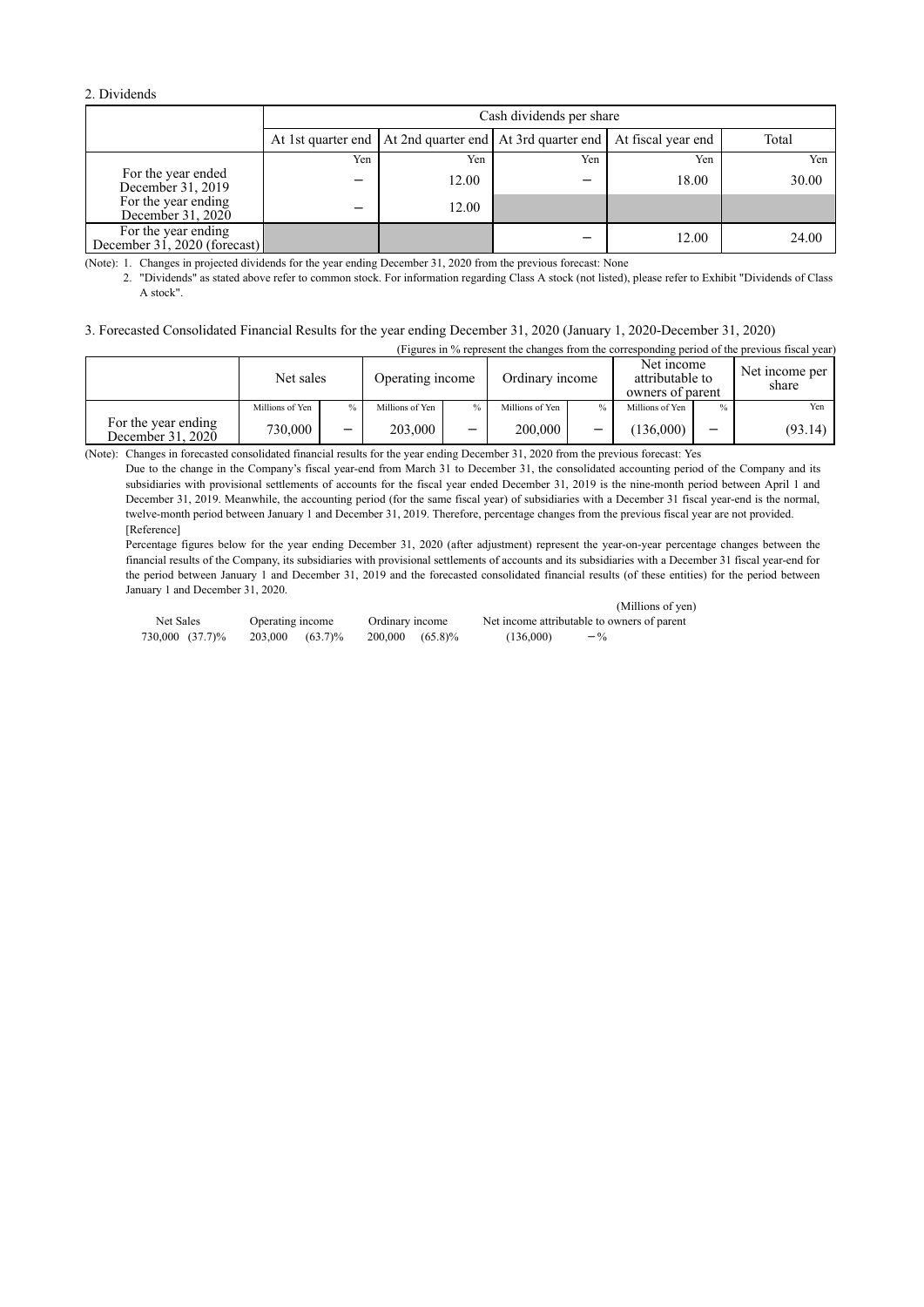| Notes |                                                                                                                        |                                                                                                              |        |
|-------|------------------------------------------------------------------------------------------------------------------------|--------------------------------------------------------------------------------------------------------------|--------|
|       | (1) Significant changes in scope of consolidation                                                                      |                                                                                                              | : None |
|       | (Changes in the specified subsidiaries during the period due to change in scope of consolidation)                      |                                                                                                              |        |
| (2)   | Adoption of accounting treatments which are exceptional for quarterly consolidated financial statements                |                                                                                                              | : None |
| (3)   | Changes in accounting policies, accounting estimates and restatement of corrections                                    |                                                                                                              |        |
|       |                                                                                                                        | Changes in accounting policies resulting from the revision of the accounting standards and other regulations | : None |
| 2.    | Other changes in accounting policies                                                                                   |                                                                                                              | : None |
| 3.    | Changes in accounting estimates                                                                                        |                                                                                                              | : None |
| 4.    | Restatement of corrections                                                                                             |                                                                                                              | : None |
|       | (4) Number of shares issued (Common stock)                                                                             |                                                                                                              |        |
|       | 1. Number of shares issued at the end of the period                                                                    | 1,462,323,600 shares as of June 30, 2020                                                                     |        |
|       | (including treasury stock):                                                                                            | 1,462,323,600 shares as of December 31, 2019                                                                 |        |
|       | 2. Number of treasury stock at the end of the period:                                                                  | 2,119,069 shares as of June 30, 2020                                                                         |        |
|       |                                                                                                                        | 2,121,916 shares as of December 31, 2019                                                                     |        |
|       | 3. Average number of shares:                                                                                           | $1,460,203,039$ shares for the three months ended June 30, 2020                                              |        |
|       |                                                                                                                        | 1,460,200,688 shares for the three months ended September 30, 2019                                           |        |
|       | (Note): The shares held by "the Board Incentive Plan Trust" are included in number of treasury stock at end of period. |                                                                                                              |        |

(As of June 30, 2020: 152,569 shares As of December 31, 2019: 155,416 shares)

#### \*This quarterly earnings report is not subject to audit by certified public accountants or audit firms.

#### \*Explanation regarding the appropriate use of estimated consolidated financial results

The aforementioned forecasts are based on the currently available information and contain many uncertainties. The final results might be significantly different from the aforementioned forecasts due to changes in business conditions including oil and natural gas price levels, production and sales plans, project development schedules, government regulations and financial and tax schemes. Please refer to "1.(3) Explanation regarding future forecast information such as Forecasts for Consolidated Financial Results" on page 5.

#### Exhibit:

Dividends of Class A stock

|                                                       |     | Cash dividends per share                                     |     |                    |           |  |  |
|-------------------------------------------------------|-----|--------------------------------------------------------------|-----|--------------------|-----------|--|--|
|                                                       |     | At 1st quarter end   At 2nd quarter end   At 3rd quarter end |     | At fiscal year end | Total     |  |  |
|                                                       | Yen | Yen                                                          | Yen | Yen                | Yen       |  |  |
| For the year ended<br>December 31, 2019               |     | 4,800.00                                                     |     | 7,200.00           | 12,000.00 |  |  |
| For the year ending<br>December 31, 2020              |     | 4,800.00                                                     |     |                    |           |  |  |
| For the year ending<br>December 31,<br>2020(forecast) |     |                                                              |     | 4,800.00           | 9,600.00  |  |  |

(Note) 1. The Company conducted a stock split at a ratio of 1:400 of common stock effective October 1, 2013. However, for Class A stock (not listed), no stock split was implemented. The article specifying that dividends of Class A stock are equivalent to dividends of common stock prior to the stock split is included in the Articles of Incorporation.

# $\overline{\mathbf{N}}$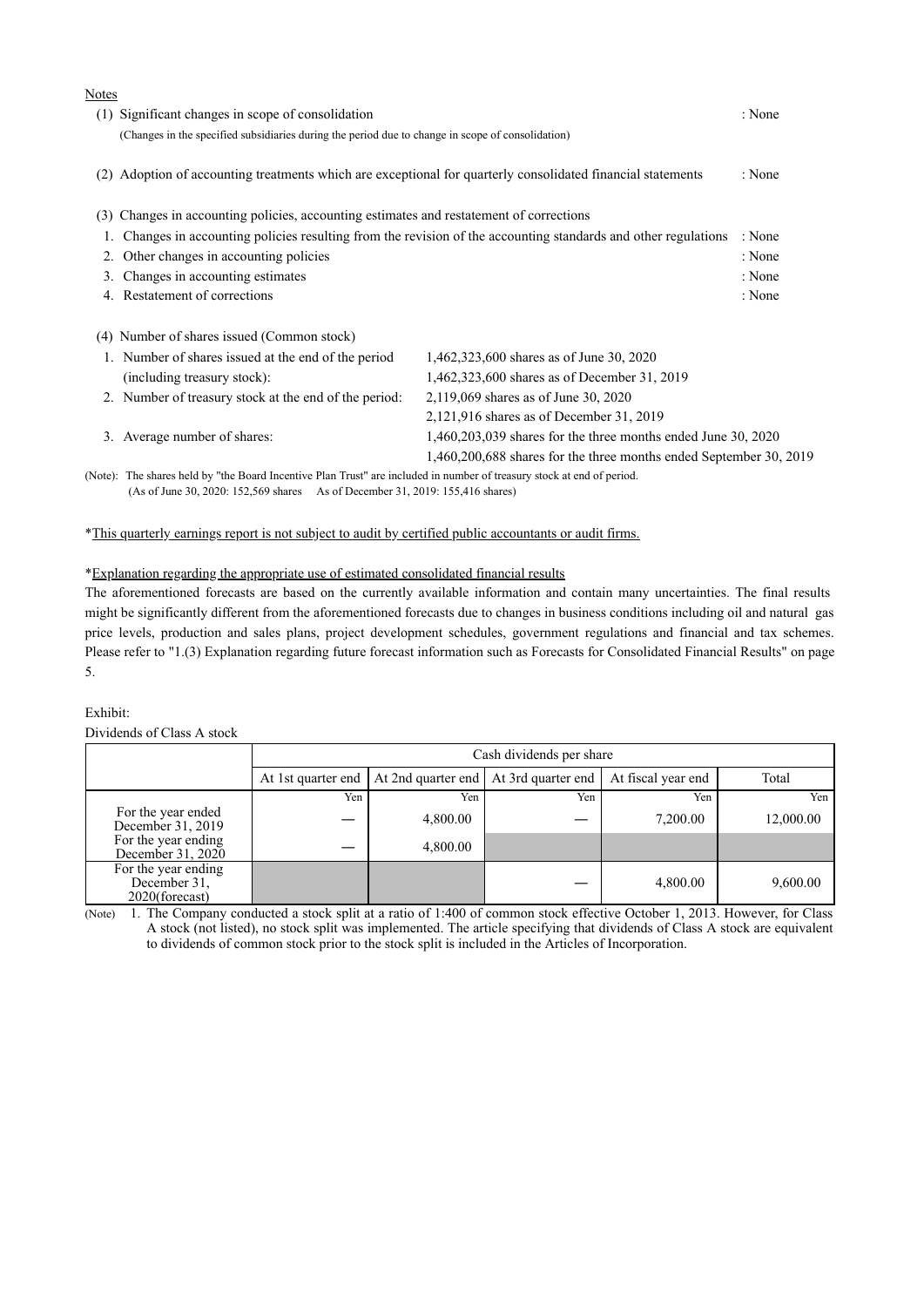# Index of the Attachments

|                                                                                                            | 2   |
|------------------------------------------------------------------------------------------------------------|-----|
|                                                                                                            | 2   |
|                                                                                                            | 3   |
| (3) Explanation regarding future forecast information such as Forecasts for Consolidated Financial Results | 5   |
|                                                                                                            | 6   |
|                                                                                                            | 6   |
|                                                                                                            | 8   |
|                                                                                                            | 8   |
|                                                                                                            | 9   |
|                                                                                                            | -10 |
|                                                                                                            |     |
| (Conditions or events that indicate there could be substantial doubt about                                 |     |
|                                                                                                            |     |
|                                                                                                            |     |
|                                                                                                            |     |
|                                                                                                            |     |
|                                                                                                            |     |
|                                                                                                            |     |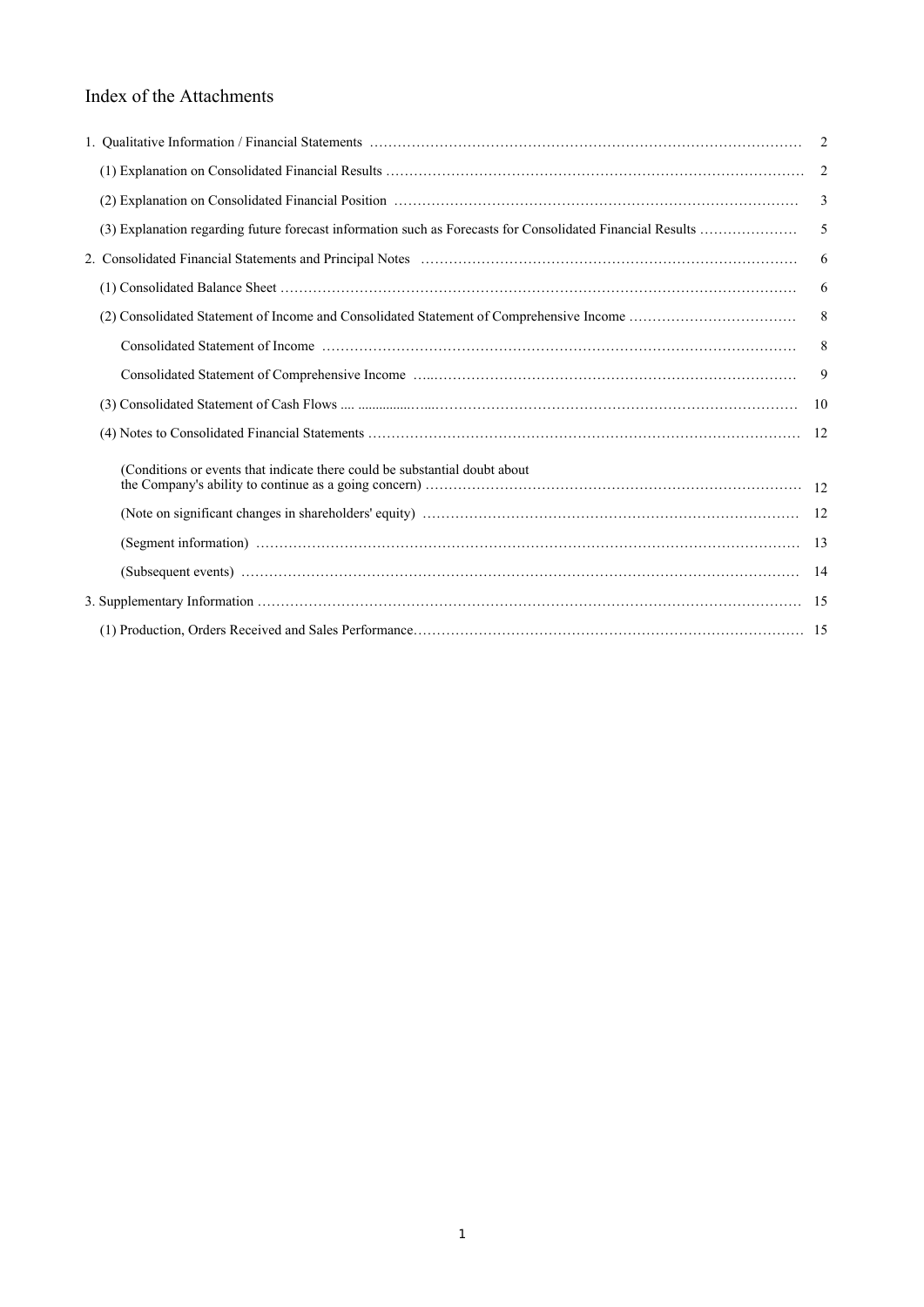#### **1. Qualitative Information ⁄ Financial Statements**

#### (1) Explanation on Consolidated Financial Results

The Company and its subsidiaries unified their fiscal year-ends to December 31, effective from the previous fiscal year. Changes displayed hereinafter are based on the comparison to the corresponding period of the previous year, which is comprised of the six-month results (January 1 - June 30, 2019).

|                                                          |                                                 |                                              |            | (Millions of yen) |
|----------------------------------------------------------|-------------------------------------------------|----------------------------------------------|------------|-------------------|
|                                                          | Corresponding<br>Period of the<br>Previous Year | For the six months<br>ended June 30,<br>2020 | Change     | $%$ Change        |
| Net sales                                                | 563,170                                         | 391,683                                      | (171, 487) | (30.5)            |
| Operating income                                         | 269,150                                         | 123,799                                      | (145,351)  | (54.0)            |
| Ordinary income                                          | 270,734                                         | 149,276                                      | (121, 457) | (44.9)            |
| Net income (loss)<br>attributable to<br>owners of parent | 82,468                                          | (120,799)                                    | (203, 268) |                   |

Net sales for the six months ended June 30, 2020 decreased by ¥171.4 billion, or 30.5%, to ¥391.6 billion from the corresponding period of the previous year due to a decrease in sales price of crude oil, despite an increase in sales volume.

Net sales of crude oil decreased by ¥175.0 billion, or 41.5%, to ¥246.3 billion, and net sales of natural gas increased by ¥5.8 billion, or 4.5%, to ¥138.2 billion.

Sales volume of crude oil increased by 3,111 thousand barrels, or 5.4%, to 60,894 thousand barrels. Sales volume of natural gas increased by 37,659 million cf, or 20.3%, to 222,856 million cf. Sales volume of overseas natural gas increased by 39,699 million cf, or 27.7%, to 183,030 million cf, and sales volume of domestic natural gas decreased by 55 million ㎥, or 4.9%, to 1,067 million m<sup>3</sup> (39,826 million cf).

The average sales price of overseas crude oil decreased by US\$28.94, or 43.7%, to US\$37.27 per barrel. In addition, the average sales price of overseas natural gas decreased by US\$0.04, or 1.0%, to US\$4.17 per thousand cf. Meanwhile, the average sales price of domestic natural gas decreased by ¥6.81, or 11.9%, to ¥50.65 per ㎥. The average exchange rate of the Japanese yen against the U.S. dollar on consolidated net sales appreciated by  $\frac{1}{2}$ . or 1.6%, to  $\frac{1}{2}108.41$  per U.S. dollar from the corresponding period of the previous year.

The decrease of ¥171.4 billion in net sales was mainly derived from the following factors: regarding net sales of crude oil and natural gas, an increase in sales volume contributing ¥38.0 billion to the increase, a decrease in unit sales price pushing sales down of ¥201.9 billion, the appreciation of the Japanese yen against the U.S. dollar pushing sales down of ¥5.1 billion, and a decrease in net sales excluding crude oil and natural gas of ¥2.3 billion.

Cost of sales for the six months ended June 30, 2020 decreased by ¥20.8 billion, or 8.4%, to ¥226.0 billion. Exploration expenses decreased by ¥5.5 billion, or 54.1%, to ¥4.6 billion. Selling, general and administrative expenses increased by ¥0.2 billion, or 0.6%, to ¥37.1 billion. As a result, operating income decreased by ¥145.3 billion, or 54.0%, to ¥123.7 billion.

Other income increased by ¥22.1 billion, or 95.2%, to ¥45.3 billion due to an increase in equity in earnings of affiliates and others. Other expenses decreased by ¥1.7 billion, or 8.1%, to ¥19.9 billion. As a result, ordinary income decreased by ¥121.4 billion, or 44.9%, to ¥149.2 billion.

Extraordinary loss increased by ¥186.9 billion, as a result of posting impairment loss of ¥192.4 billion due to deteriorating business environments based on the drop in oil prices, which were caused by the impact of the growing number of COVID-19 cases and others. Total amount of current income taxes and deferred income taxes decreased by ¥111.0 billion, or 58.7%, to ¥78.2 billion, and net loss attributable to non-controlling interests was ¥0.6 billion. As a result of the above effects, net loss attributable to owners of parent for the six months ended June 30, 2020 was ¥120.7 billion compared with ¥82.4 billion of net income attributable to owners of parent for the corresponding period of the previous year.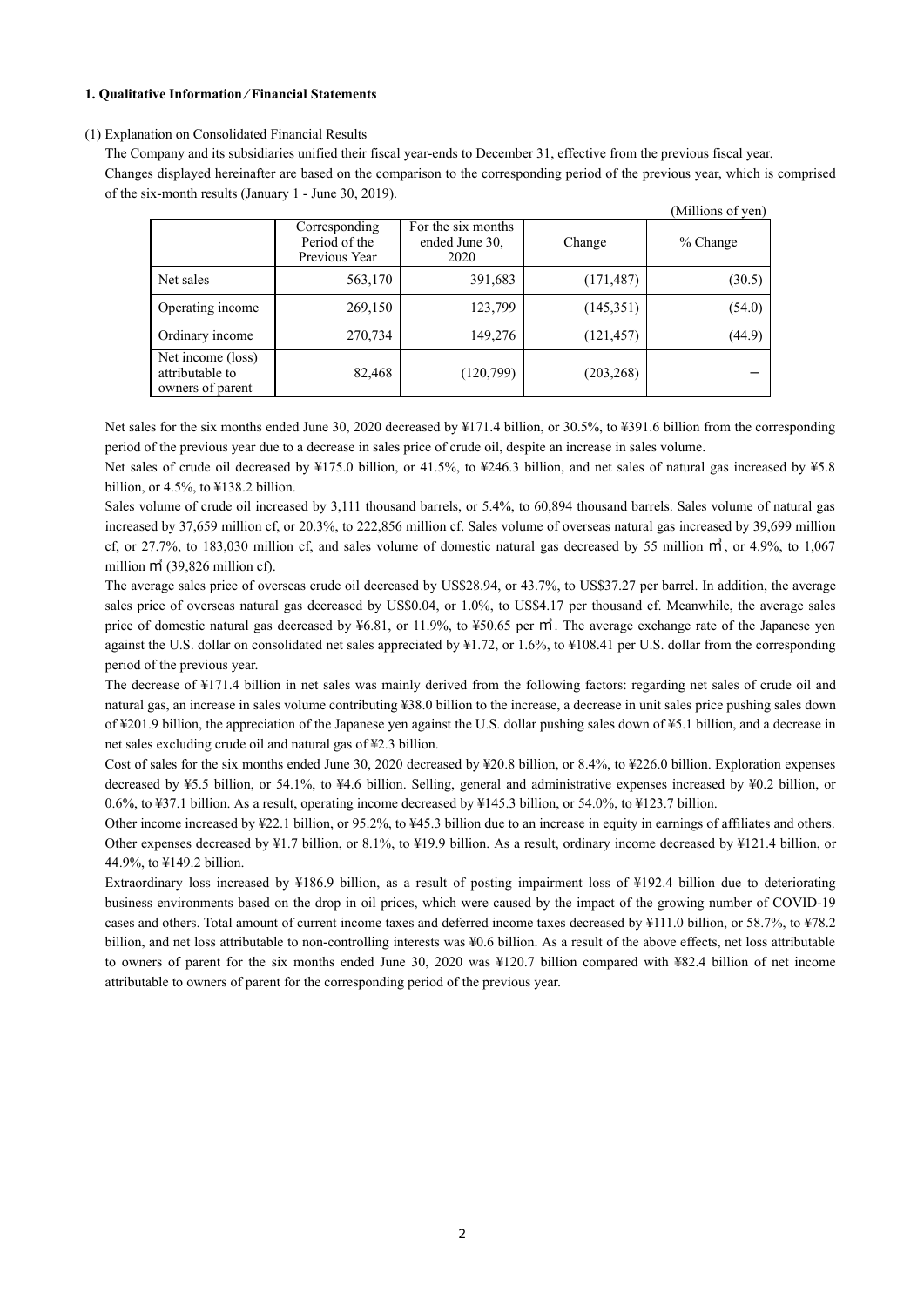Financial results by segment are as follows:

(Millions of yen)

|                        |                                                 | Net sales                                       |            | Segment income (loss)                           |                                                 |          |  |
|------------------------|-------------------------------------------------|-------------------------------------------------|------------|-------------------------------------------------|-------------------------------------------------|----------|--|
| Segment                | Corresponding<br>Period of the<br>Previous Year | For the six<br>months<br>ended June<br>30, 2020 | $%$ Change | Corresponding<br>Period of the<br>Previous Year | For the six<br>months<br>ended June<br>30, 2020 | % Change |  |
| Japan                  | 76,940                                          | 63,147                                          | (17.9)     | 14,172                                          | 12,565                                          | (11.3)   |  |
| Asia & Oceania         | 120,963                                         | 116,020                                         | (4.1)      | 57,270                                          | 31,937                                          | (44.2)   |  |
| Eurasia (Europe & NIS) | 46,956                                          | 29,541                                          | (37.1)     | 10,385                                          | (1,580)                                         |          |  |
| Middle East & Africa   | 311,763                                         | 175,029                                         | (43.9)     | 196,634                                         | 89,621                                          | (54.4)   |  |
| Americas               | 6,545                                           | 7,943                                           | 21.4       | (2,964)                                         | (2,431)                                         | (18.0)   |  |
| Total                  | 563,170                                         | 391,683                                         | (30.5)     | 275,499                                         | 130,111                                         | (52.8)   |  |
| Adjustments            |                                                 |                                                 |            | (6,348)                                         | (6,312)                                         | (0.6)    |  |
| Consolidated           | 563,170                                         | 391,683                                         | (30.5)     | 269,150                                         | 123,799                                         | (54.0)   |  |

1) Japan

Net sales decreased by ¥13.7 billion, or 17.9%, to ¥63.1 billion due to a decrease in sales price of natural gas. Operating income decreased by ¥1.6 billion, or 11.3%, to ¥12.5 billion.

2) Asia & Oceania

Net sales decreased by ¥4.9 billion, or 4.1%, to ¥116.0 billion due to a decrease in sales price of crude oil. Operating income decreased by ¥25.3 billion, or 44.2%, to ¥31.9 billion.

3) Eurasia (Europe & NIS)

Net sales decreased by ¥17.4 billion, or 37.1%, to ¥29.5 billion due to a decrease in sales price of crude oil. Operating loss totaled ¥1.5 billion compared with ¥10.3 billion of operating income for the corresponding period of the previous year.

4) Middle East & Africa

Net sales decreased by ¥136.7 billion, or 43.9%, to ¥175.0 billion due to a decrease in sales price of crude oil. Operating income decreased by ¥107.0 billion, or 54.4%, to ¥89.6 billion.

5) Americas

Net sales increased by ¥1.3 billion, or 21.4%, to ¥7.9 billion due to an increase in sales volume. Operating loss decreased by ¥0.5 billion, or 18.0%, to ¥2.4 billion.

(2) Explanation on Consolidated Financial Position

Total assets as of June 30, 2020 decreased by ¥178.9 billion to ¥4,671.0 billion from ¥4,849.9 billion as of December 31, 2019. Current assets increased by ¥92.4 billion to ¥512.2 billion due to increases in cash and deposits and others. Fixed assets decreased by ¥271.3 billion to ¥4,158.8 billion due to decreases in tangible fixed assets, intangible fixed assets and others.

Meanwhile, total liabilities increased by ¥64.0 billion to ¥1,616.9 billion from ¥1,552.8 billion as of December 31, 2019. Current liabilities decreased by ¥28.5 billion to ¥372.9 billion and long-term liabilities increased by ¥92.6 billion to ¥1,243.9 billion.

Net assets decreased by ¥243.0 billion to ¥3,054.1 billion. Total shareholders' equity decreased by ¥147.0 billion to ¥2,575.7 billion. Total accumulated other comprehensive income decreased by ¥91.7 billion to ¥226.2 billion and non-controlling interests in net assets decreased by ¥4.1 billion to ¥252.2 billion.

Due to the change of the fiscal year-end, the previous fiscal year was a nine-month transition period. Therefore, the change from the previous fiscal year is not displayed.

Cash and cash equivalents as of June 30, 2020 totaled ¥303.1 billion reflecting a net increase of ¥129.4 billion from ¥173.7 billion at the end of the previous fiscal year.

Cash flows from operating activities, investing activities and financing activities are as follows:

1) Cash flows from operating activities

Net cash provided by operating activities is ¥173.5 billion due mainly to impairment loss and depreciation and amortization (non-cash), despite loss before income taxes caused by decreases in sales price of crude oil and others.

2) Cash flows from investing activities

Net cash used in investing activities is ¥167.7 billion due mainly to payments for purchases of tangible fixed assets and payments for time deposits.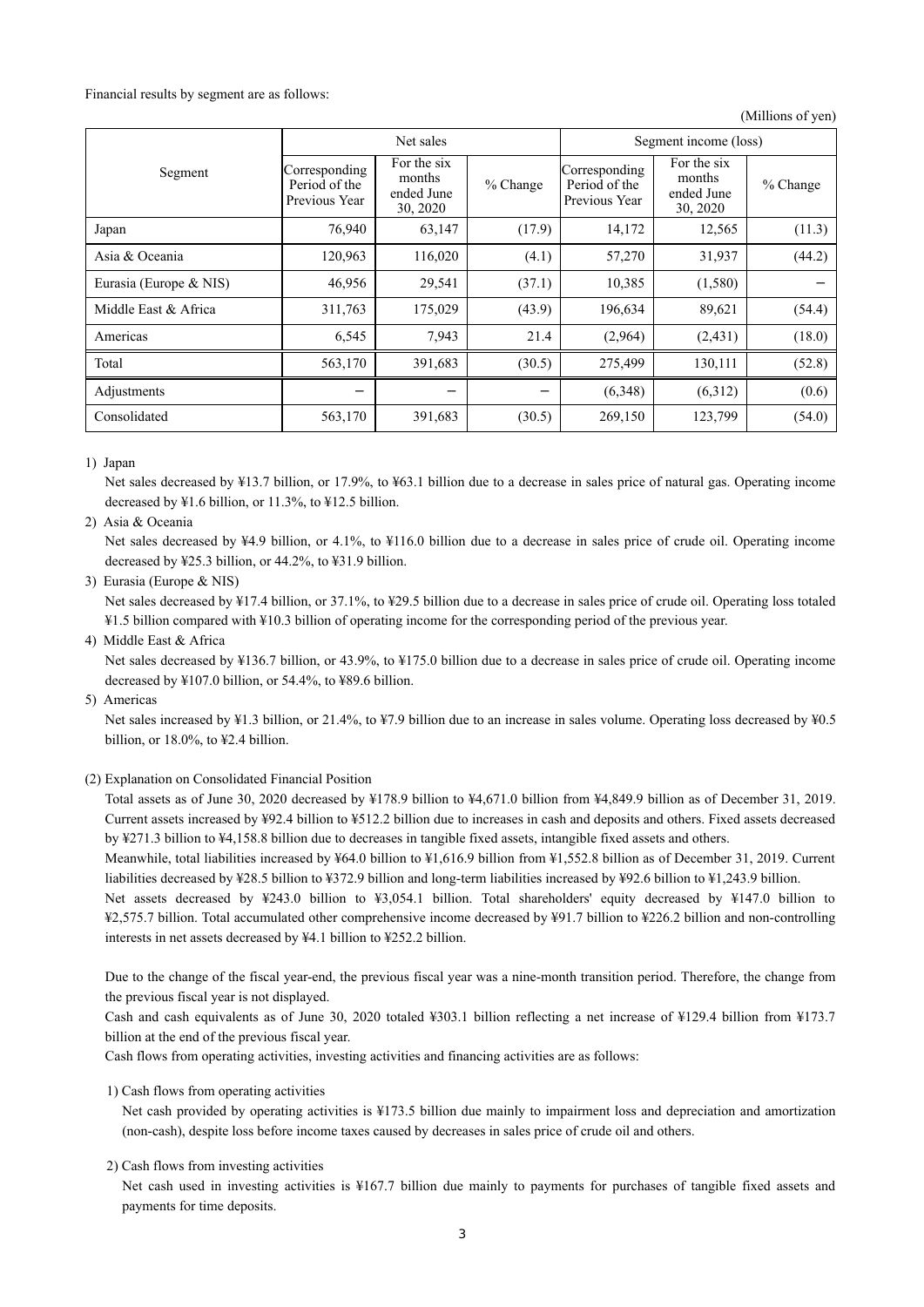3) Cash flows from financing activities

Net cash provided by financing activities is ¥124.0 billion due mainly to an increase in proceeds from long-term debt.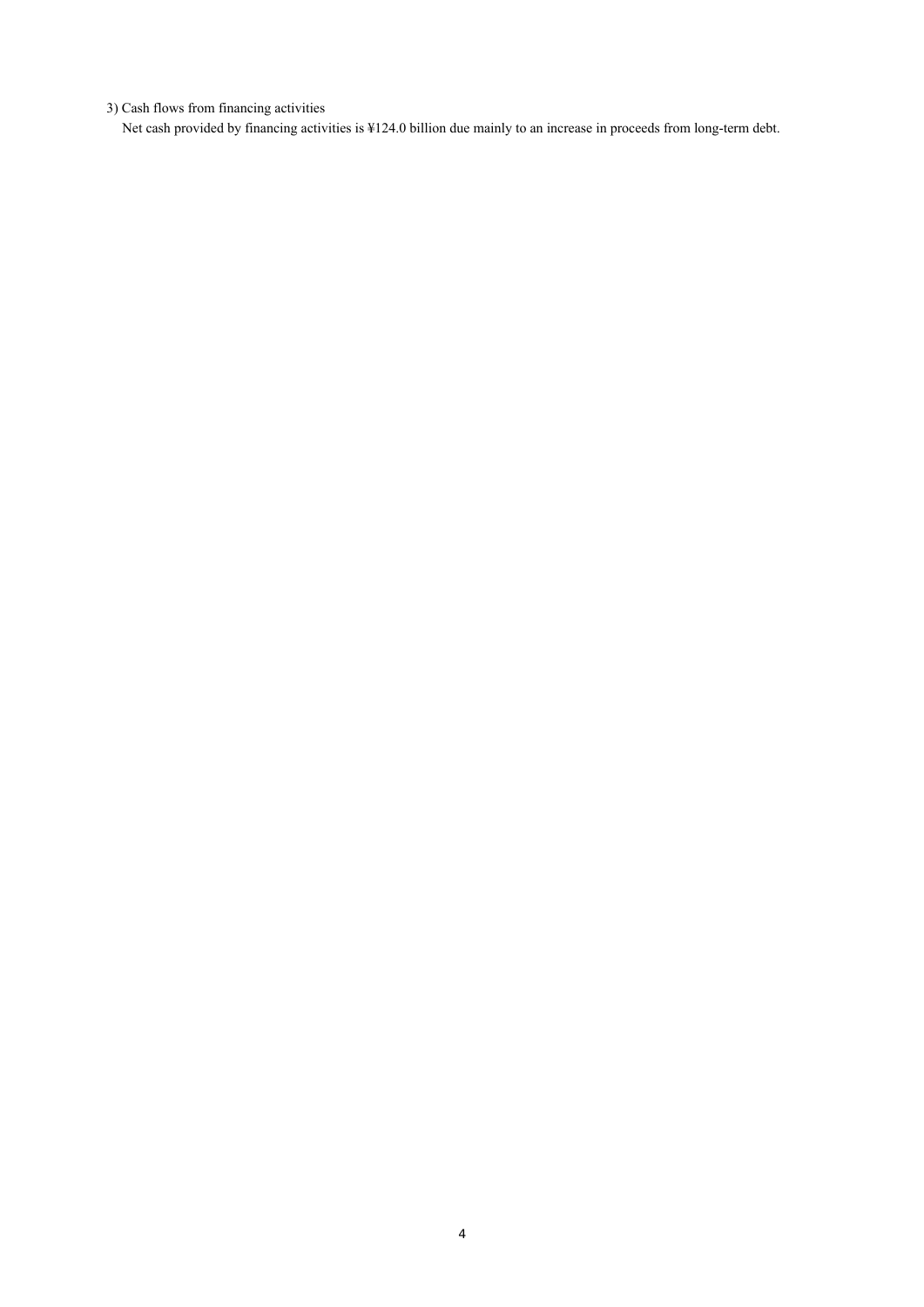#### (3) Explanation regarding future forecast information such as Forecasts for Consolidated Financial Results

The consolidated financial forecasts for the year ending December 31, 2020 (January 1 - December 31, 2020) have been revised from the previous forecasts announced on May 12, 2020. For the details, please refer to the press release "Recognition of Impairment Losses, Differences between Consolidated Financial Forecasts and Actual Financial Results for the Six Months Ended June 30, 2020 and Revision of Consolidated Financial Forecasts for the Fiscal Year Ending December 31, 2020" issued today (August 6, 2020).

| Forecasts for consolidated financial results for the year ending December 31, 2020 | (Millions of yen) |                  |                 |                                                          |
|------------------------------------------------------------------------------------|-------------------|------------------|-----------------|----------------------------------------------------------|
|                                                                                    | Net sales         | Operating income | Ordinary income | Net income (loss)<br>attributable to owners of<br>parent |
| Previous Forecasts: A                                                              | 710,000           | 172,000          | 163,000         | 10,000                                                   |
| Revised Forecasts: B                                                               | 730,000           | 203,000          | 200,000         | (136,000)                                                |
| Increase (Decrease): B-A                                                           | 20,000            | 31,000           | 37,000          | (146,000)                                                |
| Percentage change $(\% )$                                                          | 2.8               | 18.0             | 22.7            |                                                          |

The above forecasts are calculated based on the following assumptions:

|                            |                                                                  | Previous Forecasts                              | <b>Revised Forecasts</b>                                 |                                                   |  |
|----------------------------|------------------------------------------------------------------|-------------------------------------------------|----------------------------------------------------------|---------------------------------------------------|--|
| Crude oil price<br>(Brent) | 1st quarter (actual):<br>From 2nd quarter:<br>Full Year average: | US\$ 50.8/bbl<br>US\$ 30.0/bbl<br>US\$ 35.2/bbl | 1st half (actual):<br>2nd half:<br>Full Year average:    | $US\$ 42.1/bbl<br>US\$ 40.0/bbl<br>$US\$ 41.1/bbl |  |
| Exchange rate              | 1st quarter (actual):<br>From 2nd quarter:<br>Full Year average: | ¥108.9/US\$<br>¥110.0/US\$<br>¥109.7/US\$       | 1st quarter (actual):<br>2nd half:<br>Full Year average: | ¥108.3/US\$<br>¥105.0/US\$<br>¥106.6/US\$         |  |

Note:Crude oil prices at which the Company sells products vary depending on crude oil type and differ from Brent crude oil prices. Crude oil price differences are determined by the quality of each crude oil type, etc., and are also affected by market conditions.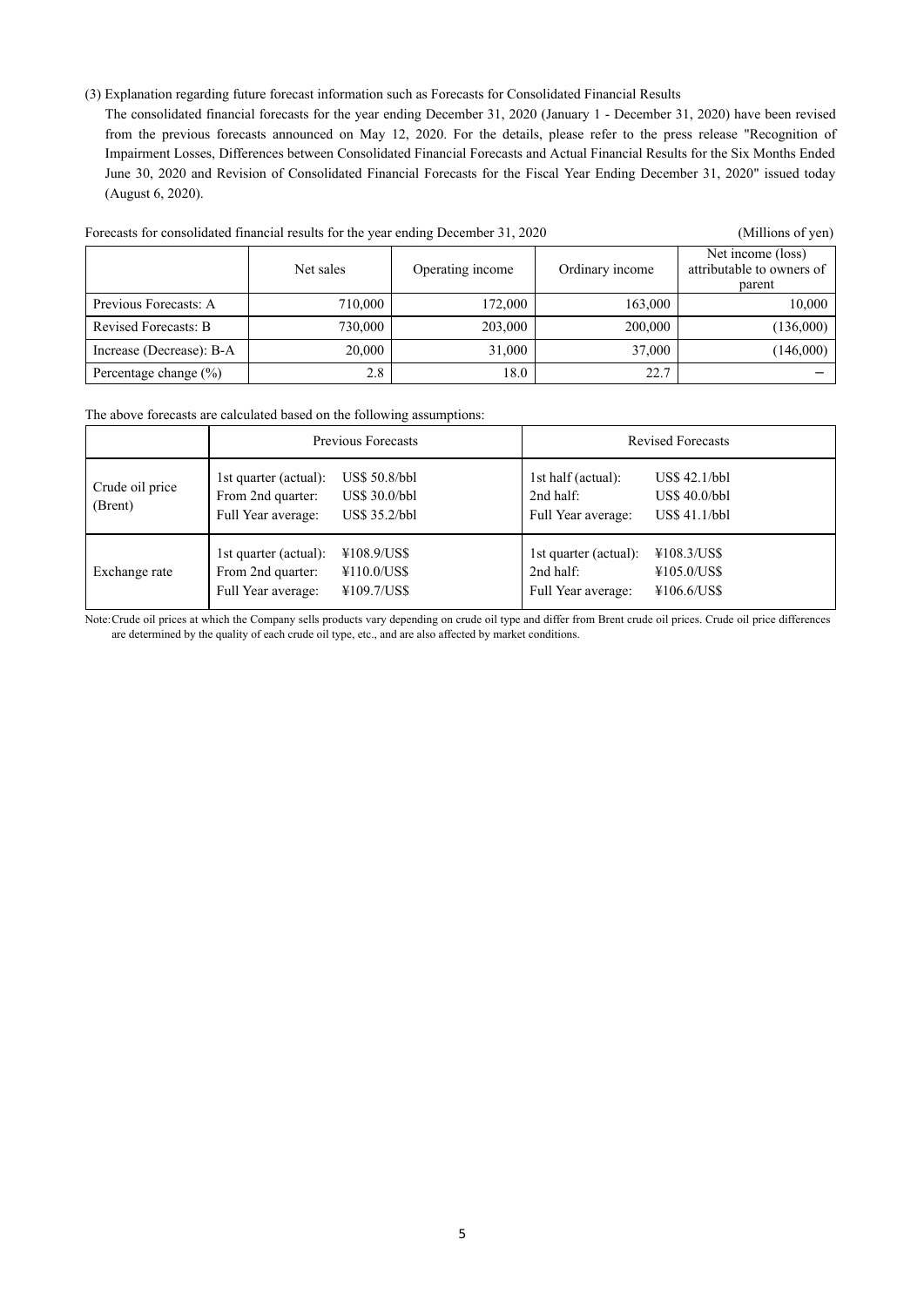# **2. Consolidated Financial Statements and Principal Notes**

(1) Consolidated Balance Sheet

| Accounts                                                            | As of December 31, 2019 | As of June 30, 2020 |
|---------------------------------------------------------------------|-------------------------|---------------------|
| (Assets)                                                            |                         |                     |
| Current assets                                                      |                         |                     |
| Cash and deposits                                                   | 173,798                 | 357,076             |
| Accounts receivable-trade                                           | 148,765                 | 65,896              |
| Inventories                                                         | 38,987                  | 39,414              |
| Other                                                               | 72,020                  | 62,724              |
| Less allowance for doubtful accounts                                | (13,768)                | (12, 864)           |
| Total current assets                                                | 419,802                 | 512,247             |
| Fixed assets                                                        |                         |                     |
| Tangible fixed assets                                               |                         |                     |
| Buildings and structures, net                                       | 177,320                 | 172,843             |
| Wells, net                                                          | 261,931                 | 265,329             |
| Machinery, equipment and vehicles, net                              | 1,254,865               | 1,287,035           |
| Land                                                                | 18,596                  | 18,608              |
| Construction in progress                                            | 552,866                 | 345,494             |
| Other, net                                                          | 9,790                   | 26,176              |
| Total tangible fixed assets                                         | 2,275,372               | 2,115,488           |
| Intangible assets                                                   |                         |                     |
| Goodwill                                                            | 42,206                  | 38,825              |
| Other                                                               | 493,124                 | 415,239             |
| Total intangible assets                                             | 535,330                 | 454,065             |
| Investments and other assets                                        |                         |                     |
| Investment securities                                               | 378,527                 | 316,260             |
| Long-term loans receivable                                          | 718,976                 | 751,199             |
| Recoverable accounts under production sharing                       | 568,377                 | 573,456             |
| Other                                                               | 23,718                  | 20,533              |
| Less allowance for doubtful accounts                                | (818)                   | (589)               |
| Less allowance for recoverable accounts under<br>production sharing | (66, 897)               | (69, 108)           |
| Less allowance for investments in exploration                       | (2,395)                 | (2, 466)            |
| Total investments and other assets                                  | 1,619,489               | 1,589,284           |
| Total fixed assets                                                  | 4,430,192               | 4,158,838           |
| Total assets                                                        | 4,849,995               | 4,671,086           |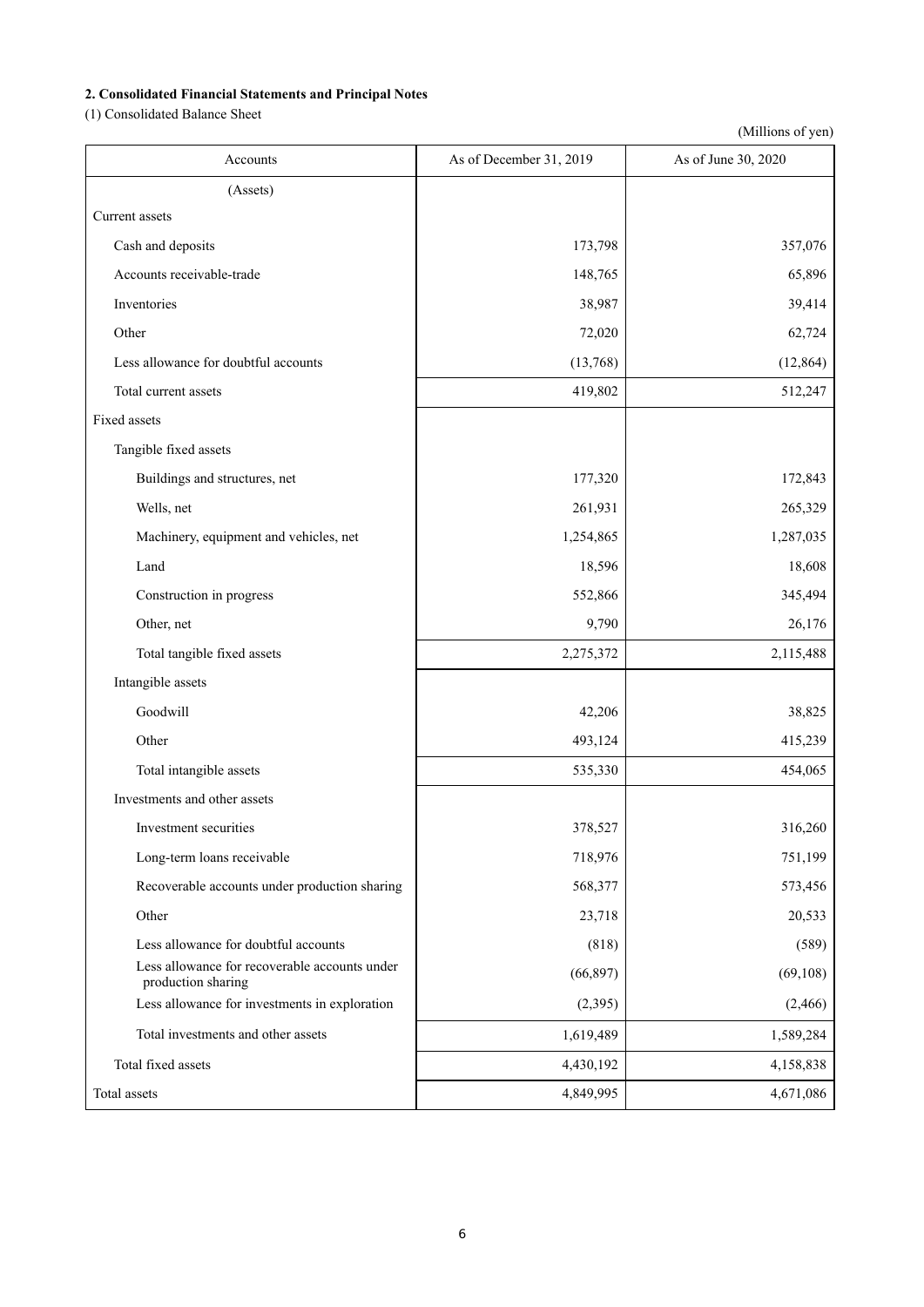| Accounts                                        | As of December 31, 2019 | As of June 30, 2020 |
|-------------------------------------------------|-------------------------|---------------------|
| (Liabilities)                                   |                         |                     |
| <b>Current liabilities</b>                      |                         |                     |
| Accounts payable-trade                          | 21,798                  | 10,301              |
| Short-term loans                                | 166,831                 | 214,367             |
| Income taxes payable                            | 43,190                  | 15,334              |
| Accrued bonuses                                 | 1,334                   |                     |
| Accrued bonuses to officers                     | 108                     | 54                  |
| Provision for loss on business                  | 8,635                   | 10,661              |
| Provision for exploration projects              | 11,808                  | 7,949               |
| Asset retirement obligations                    | 780                     | 489                 |
| Other                                           | 146,996                 | 113,778             |
| Total current liabilities                       | 401,483                 | 372,937             |
| Long-term liabilities                           |                         |                     |
| Long-term debt                                  | 950,948                 | 1,042,423           |
| Provision for stocks payment                    | 42                      | 55                  |
| Accrued special repair and maintenance          | 537                     | 534                 |
| Liability for retirement benefits               | 8,011                   | 7,947               |
| Asset retirement obligations                    | 136,101                 | 141,390             |
| Other                                           | 55,694                  | 51,628              |
| Total long-term liabilities                     | 1,151,334               | 1,243,980           |
| <b>Total liabilities</b>                        | 1,552,818               | 1,616,918           |
| (Net assets)                                    |                         |                     |
| Shareholders' equity                            |                         |                     |
| Common stock                                    | 290,809                 | 290,809             |
| Capital surplus                                 | 674,374                 | 674,374             |
| Retained earnings                               | 1,763,034               | 1,615,949           |
| Treasury stock                                  | (5, 432)                | (5, 428)            |
| Total shareholders' equity                      | 2,722,786               | 2,575,704           |
| Accumulated other comprehensive income          |                         |                     |
| Unrealized holding gain (loss) on securities    | 5,570                   | (1, 867)            |
| Unrealized gain (loss) from hedging instruments | (18, 128)               | (66,072)            |
| Translation adjustments                         | 330,546                 | 294,193             |
| Total accumulated other comprehensive income    | 317,988                 | 226,254             |
| Non-controlling interests                       | 256,400                 | 252,209             |
| Total net assets                                | 3,297,176               | 3,054,168           |
| Total liabilities and net assets                | 4,849,995               | 4,671,086           |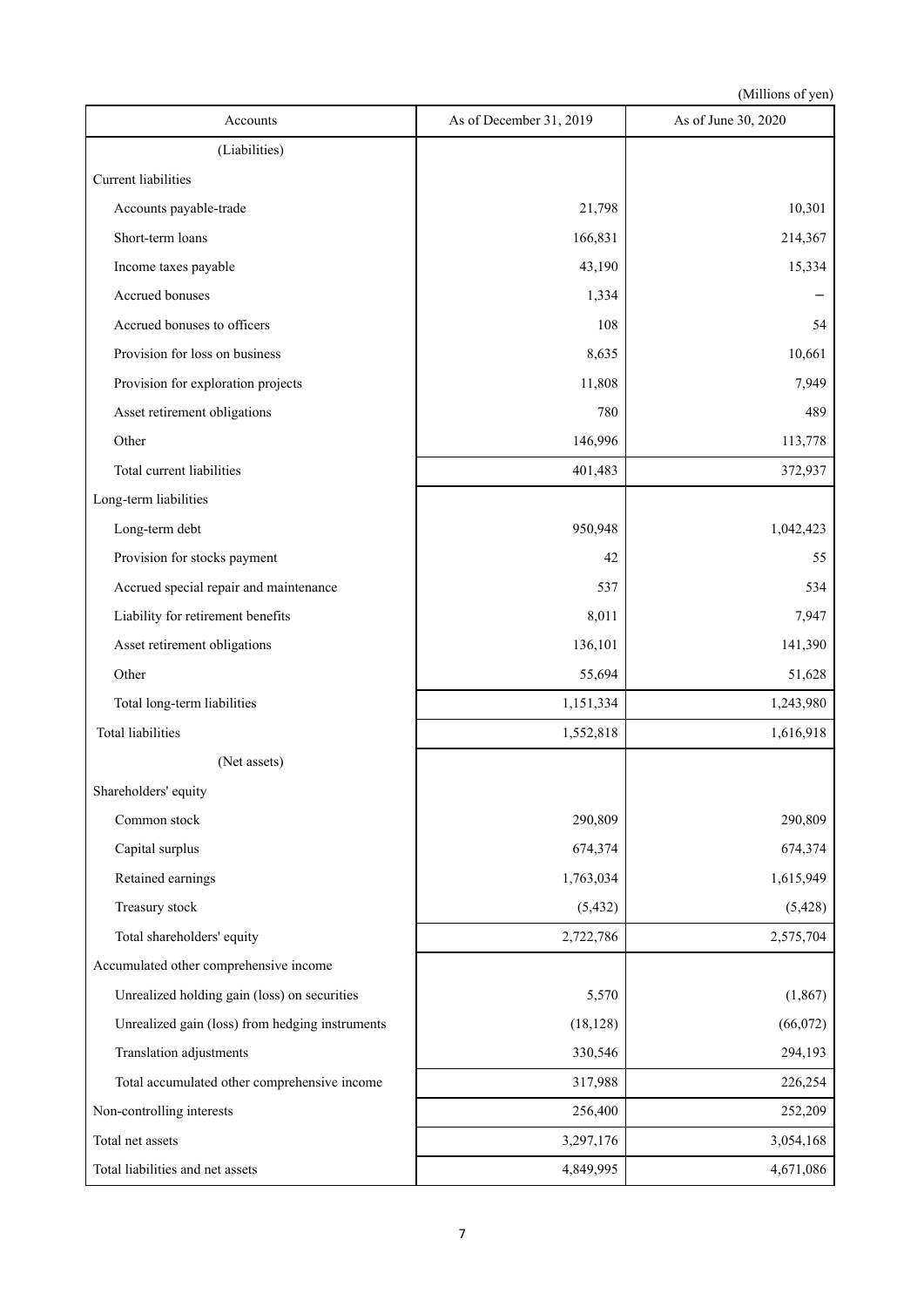# (2) Consolidated Statement of Income and Consolidated Statement of Comprehensive Income

Consolidated Statement of Income

|                                                                              |                                                | (Millions of yen)                         |
|------------------------------------------------------------------------------|------------------------------------------------|-------------------------------------------|
| Accounts                                                                     | For the six months ended<br>September 30, 2019 | For the six months ended<br>June 30, 2020 |
| Net sales                                                                    | 575,269                                        | 391,683                                   |
| Cost of sales                                                                | 245,711                                        | 226,006                                   |
| Gross profit                                                                 | 329,558                                        | 165,677                                   |
| <b>Exploration</b> expenses                                                  | 11,642                                         | 4,692                                     |
| Selling, general and administrative expenses                                 | 37,200                                         | 37,185                                    |
| Operating income                                                             | 280,715                                        | 123,799                                   |
| Other income                                                                 |                                                |                                           |
| Interest income                                                              | 1,789                                          | 591                                       |
| Dividend income                                                              | 2,226                                          | 5,938                                     |
| Equity in earnings of affiliates                                             | 4,270                                          | 30,700                                    |
| Foreign exchange gain                                                        |                                                | 3,704                                     |
| Other                                                                        | 3,763                                          | 4,450                                     |
| Total other income                                                           | 12,049                                         | 45,384                                    |
| Other expenses                                                               |                                                |                                           |
| Interest expense                                                             | 14,387                                         | 11,532                                    |
| Provision for allowance for recoverable accounts under<br>production sharing | 1,909                                          | 2,233                                     |
| Foreign exchange loss                                                        | 623                                            |                                           |
| Other                                                                        | 4,740                                          | 6,142                                     |
| Total other expenses                                                         | 21,660                                         | 19,907                                    |
| Ordinary income                                                              | 271,104                                        | 149,276                                   |
| Extraordinary loss                                                           |                                                |                                           |
| Impairment loss                                                              |                                                | 192,449                                   |
| Total extraordinary loss                                                     |                                                | 192,449                                   |
| Income (loss) before income taxes                                            | 271,104                                        | (43, 173)                                 |
| Income taxes-current                                                         | 200,861                                        | 91,429                                    |
| Income taxes-deferred                                                        | (1, 156)                                       | (13, 147)                                 |
| Total income taxes                                                           | 199,705                                        | 78,281                                    |
| Net income (loss)                                                            | 71,398                                         | (121, 455)                                |
| Net income (loss) attributable to non-controlling interests                  | 1,911                                          | (655)                                     |
| Net income (loss) attributable to owners of parent                           | 69,487                                         | (120, 799)                                |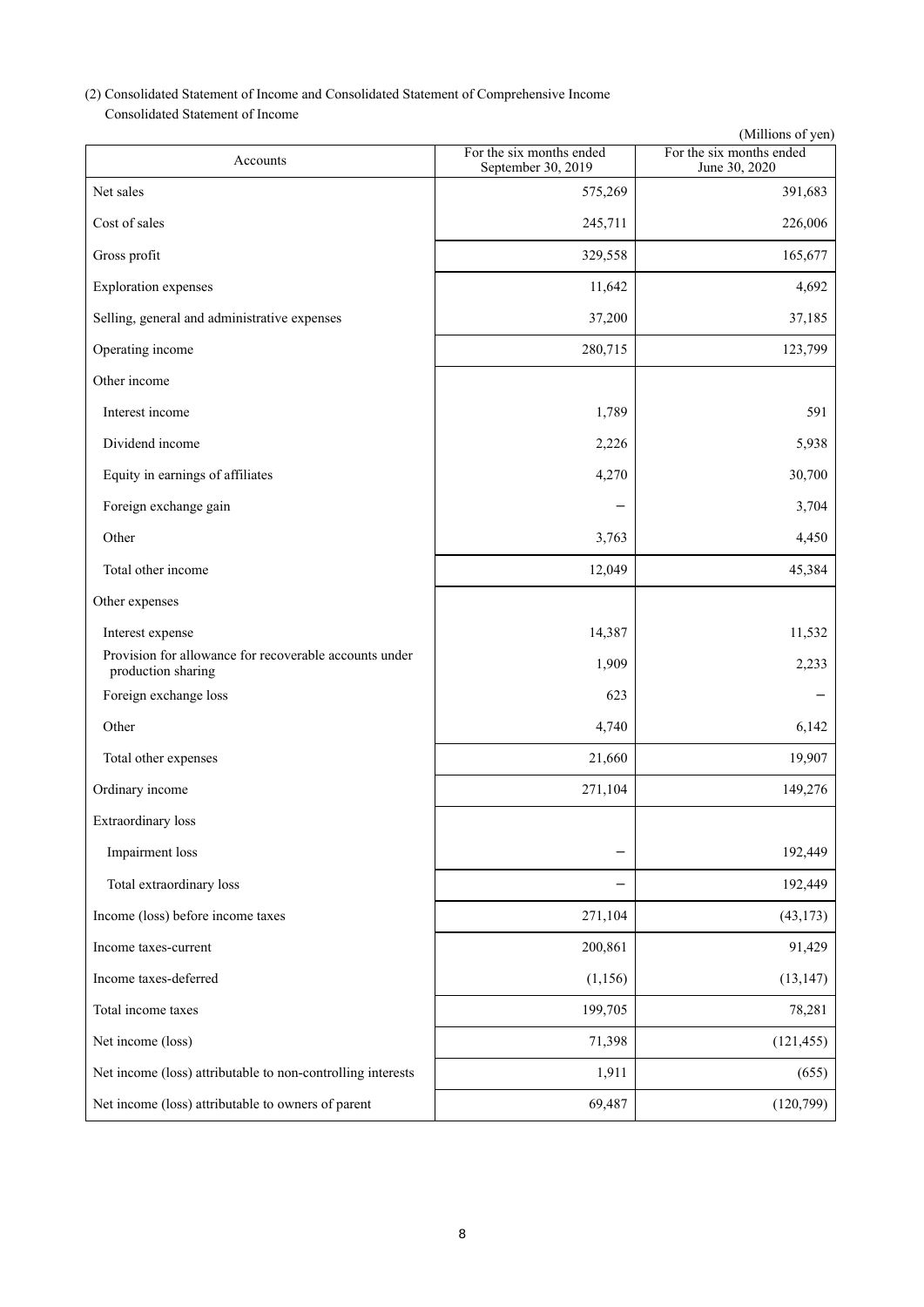# Consolidated Statement of Comprehensive Income

| Accounts                                                                                | For the six months ended<br>September 30, 2019 | For the six months ended<br>June 30, 2020 |
|-----------------------------------------------------------------------------------------|------------------------------------------------|-------------------------------------------|
|                                                                                         |                                                |                                           |
| Net income (loss)                                                                       | 71,398                                         | (121, 455)                                |
| Other comprehensive income                                                              |                                                |                                           |
| Unrealized holding gain (loss) on securities                                            | 1,143                                          | (7, 419)                                  |
| Unrealized gain (loss) from hedging instruments                                         | (192)                                          | 199                                       |
| Translation adjustments                                                                 | (59, 597)                                      | (36,315)                                  |
| Share of other comprehensive income of associates<br>accounted for by the equity method | (35,740)                                       | (49,243)                                  |
| Total other comprehensive income                                                        | (94, 387)                                      | (92, 779)                                 |
| Comprehensive income                                                                    | (22,988)                                       | (214, 235)                                |
| Total comprehensive income attributable to                                              |                                                |                                           |
| Owners of parent                                                                        | (22, 630)                                      | (212, 533)                                |
| Non-controlling interests                                                               | (357)                                          | (1,701)                                   |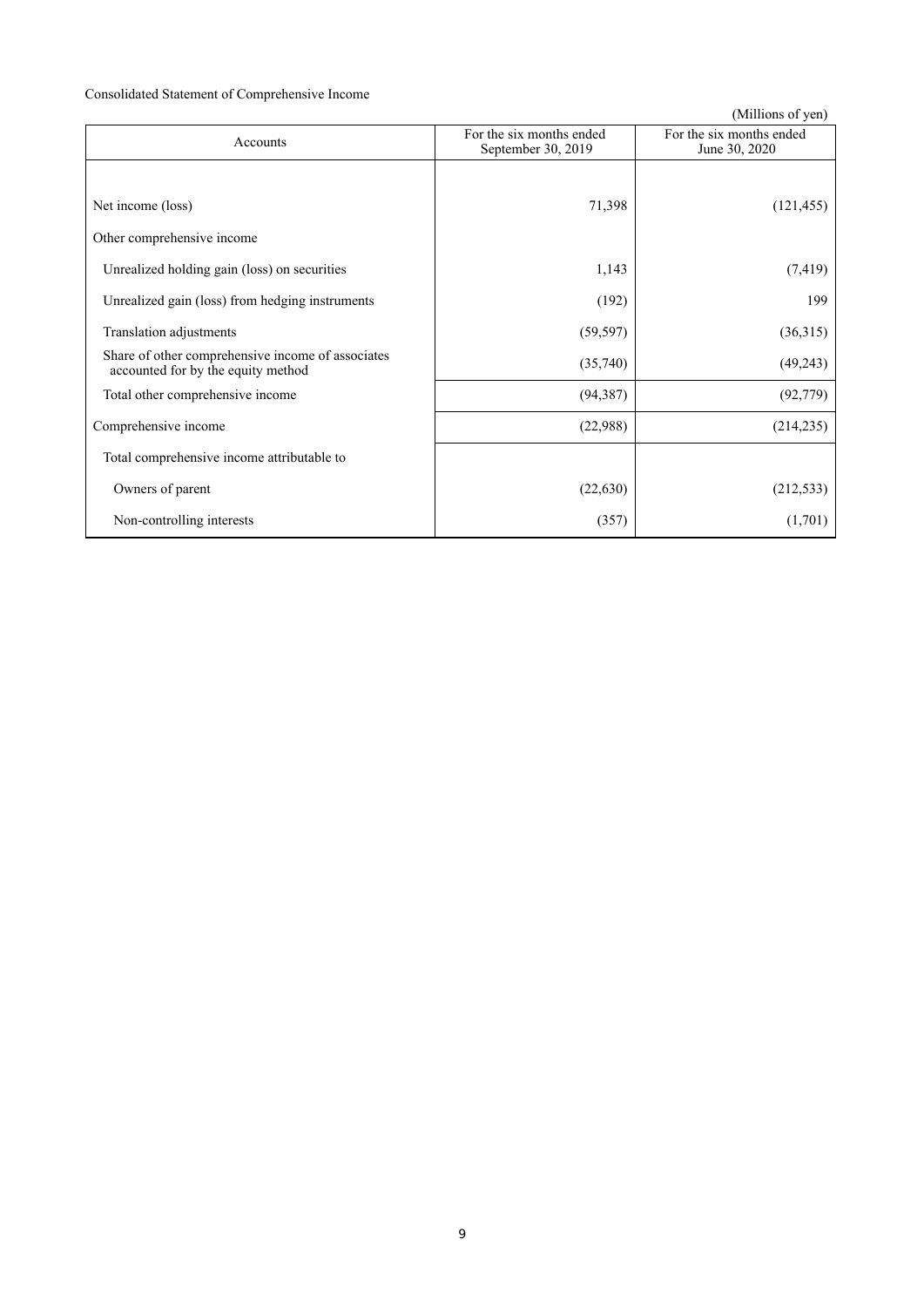# (3) Consolidated Statement of Cash Flows

| Accounts                                                                            | For the six months ended<br>September 30, 2019 | For the six months ended<br>June 30, 2020 |
|-------------------------------------------------------------------------------------|------------------------------------------------|-------------------------------------------|
| Cash flows from operating activities                                                |                                                |                                           |
| Income (loss) before income taxes                                                   | 271,104                                        | (43, 173)                                 |
| Depreciation and amortization                                                       | 83,047                                         | 88,848                                    |
| Impairment loss                                                                     |                                                | 192,449                                   |
| Amortization of goodwill                                                            | 3,380                                          | 3,380                                     |
| Provision for allowance for recoverable accounts<br>under production sharing        | 1,925                                          | 2,211                                     |
| Provision for exploration projects                                                  | 6,896                                          | (3,213)                                   |
| Other provisions                                                                    | (130)                                          | (375)                                     |
| Liability for retirement benefits                                                   | (5)                                            | (33)                                      |
| Interest and dividend income                                                        | (4,015)                                        | (6,529)                                   |
| Interest expense                                                                    | 14,387                                         | 11,532                                    |
| Foreign exchange loss (gain)                                                        | 1,652                                          | (3,320)                                   |
| Equity in losses (earnings) of affiliates                                           | (4,270)                                        | (30,700)                                  |
| Recovery of recoverable accounts under production sharing<br>(capital expenditures) | 19,343                                         | 14,892                                    |
| Recoverable accounts under production sharing<br>(operating expenditures)           | (4,251)                                        | (1,250)                                   |
| Accounts receivable-trade                                                           | (30, 307)                                      | 81,266                                    |
| Inventories                                                                         | (4, 842)                                       | 634                                       |
| Accounts payable-trade                                                              | (10, 746)                                      | (11, 486)                                 |
| Other                                                                               | 5,493                                          | 523                                       |
| Subtotal                                                                            | 348,661                                        | 295,656                                   |
| Interest and dividends received                                                     | 5,925                                          | 10,463                                    |
| Interest paid                                                                       | (12,958)                                       | (11, 116)                                 |
| Income taxes paid                                                                   | (187, 029)                                     | (121, 437)                                |
| Net cash provided by (used in) operating activities                                 | 154,598                                        | 173,565                                   |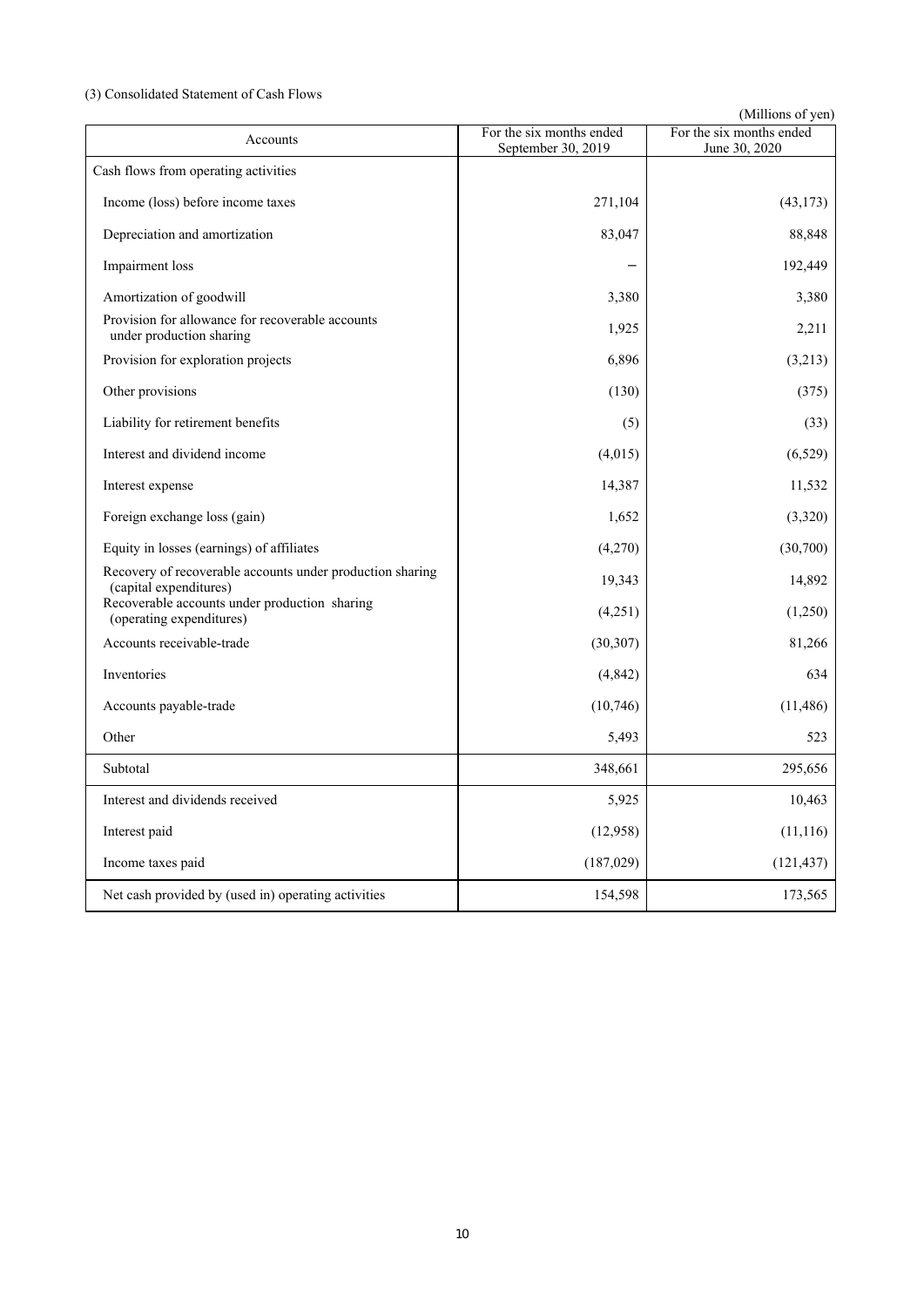|                                                                                       |                                                | (Millions of yen)                         |
|---------------------------------------------------------------------------------------|------------------------------------------------|-------------------------------------------|
| Accounts                                                                              | For the six months ended<br>September 30, 2019 | For the six months ended<br>June 30, 2020 |
| Cash flows from investing activities                                                  |                                                |                                           |
| Payments for time deposits                                                            |                                                | (54, 125)                                 |
| Proceeds from time deposits                                                           | 22                                             | 2                                         |
| Payments for purchases of tangible fixed assets                                       | (66,270)                                       | (68, 253)                                 |
| Proceeds from sales of tangible fixed assets                                          | 15                                             | 354                                       |
| Payments for purchases of intangible assets                                           | (702)                                          | (2,638)                                   |
| Payments for purchases of investment securities                                       | (1,012)                                        | (431)                                     |
| Investment in recoverable accounts under production sharing<br>(capital expenditures) | (21, 893)                                      | (18, 941)                                 |
| Decrease (increase) in short-term loans receivable                                    | 238                                            | 241                                       |
| Long-term loans made                                                                  | (78, 108)                                      | (28,701)                                  |
| Collection of long-term loans receivable                                              | 2,931                                          | 3,290                                     |
| Payments for acquisitions of participating interests                                  | (30,039)                                       |                                           |
| Other                                                                                 | 344                                            | 1,439                                     |
| Net cash provided by (used in) investing activities                                   | (194, 474)                                     | (167, 762)                                |
| Cash flows from financing activities                                                  |                                                |                                           |
| Increase (decrease) in commercial papers                                              | 48,000                                         |                                           |
| Increase (decrease) in short-term loans                                               |                                                | 54,371                                    |
| Proceeds from long-term debt                                                          | 71,517                                         | 155,884                                   |
| Repayments of long-term debt                                                          | (69, 137)                                      | (54, 803)                                 |
| Proceeds from non-controlling interests for additional shares                         | 4,286                                          | 1,608                                     |
| Cash dividends paid                                                                   | (21,903)                                       | (26, 270)                                 |
| Cash dividends paid to non-controlling interests                                      | (6,725)                                        | (4,098)                                   |
| Other                                                                                 | (1, 133)                                       | (2,594)                                   |
| Net cash provided by (used in) financing activities                                   | 24,904                                         | 124,096                                   |
| Effect of exchange rate changes on cash and cash equivalents                          | (5, 533)                                       | (487)                                     |
| Net increase (decrease) in cash and cash equivalents                                  | (20, 504)                                      | 129,412                                   |
| Cash and cash equivalents at beginning of the period                                  | 239,652                                        | 173,774                                   |
| Cash and cash equivalents at end of the period                                        | 219,147                                        | 303,186                                   |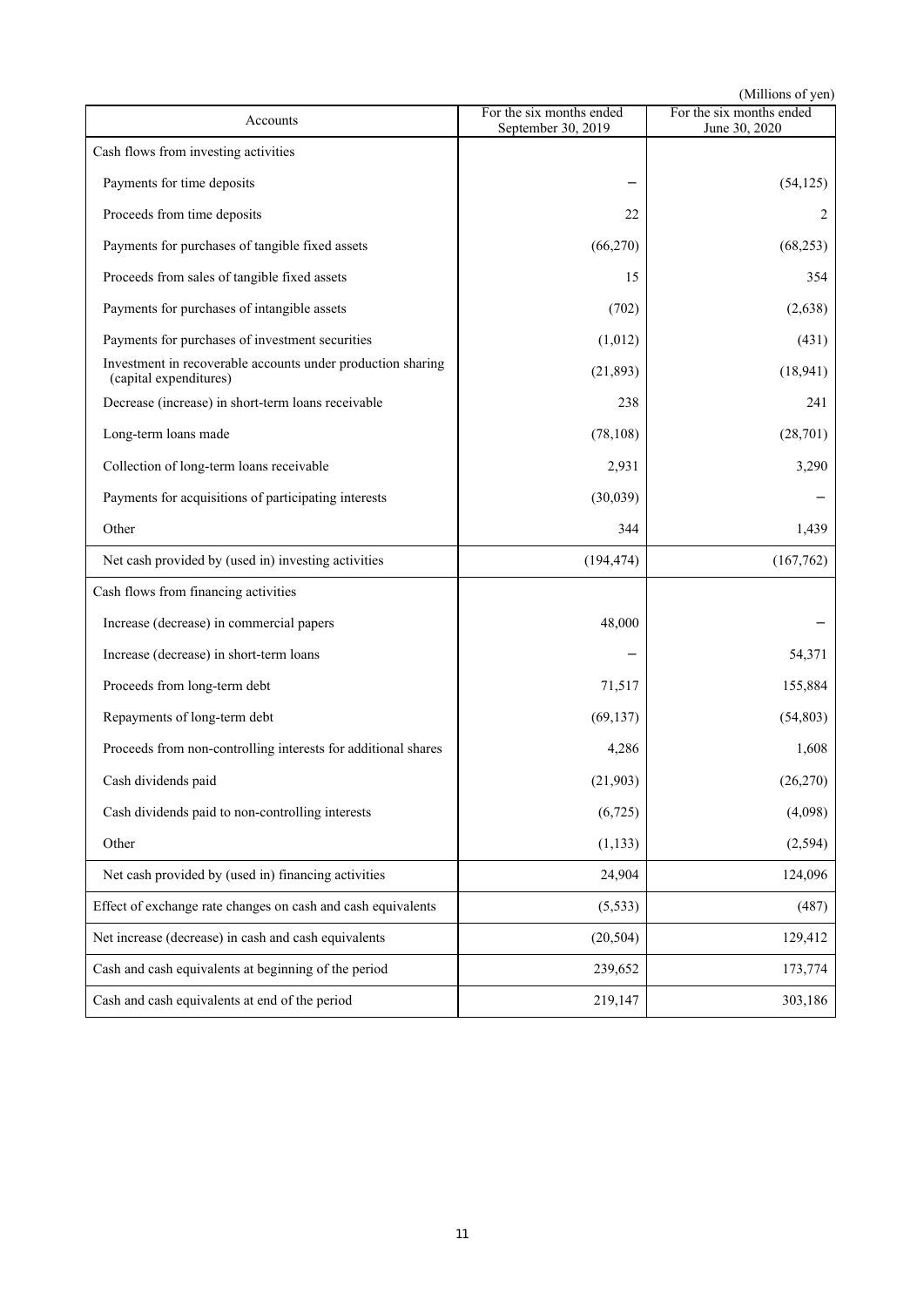### (4) Notes to Consolidated Financial Statements

(Conditions or events that indicate there could be substantial doubt about the Company's ability to continue as a going concern) For the six months ended June 30, 2020 (January 1, 2020 through June 30, 2020): None

(Note on significant changes in shareholders' equity) For the six months ended June 30, 2020 (January 1, 2020 through June 30, 2020): None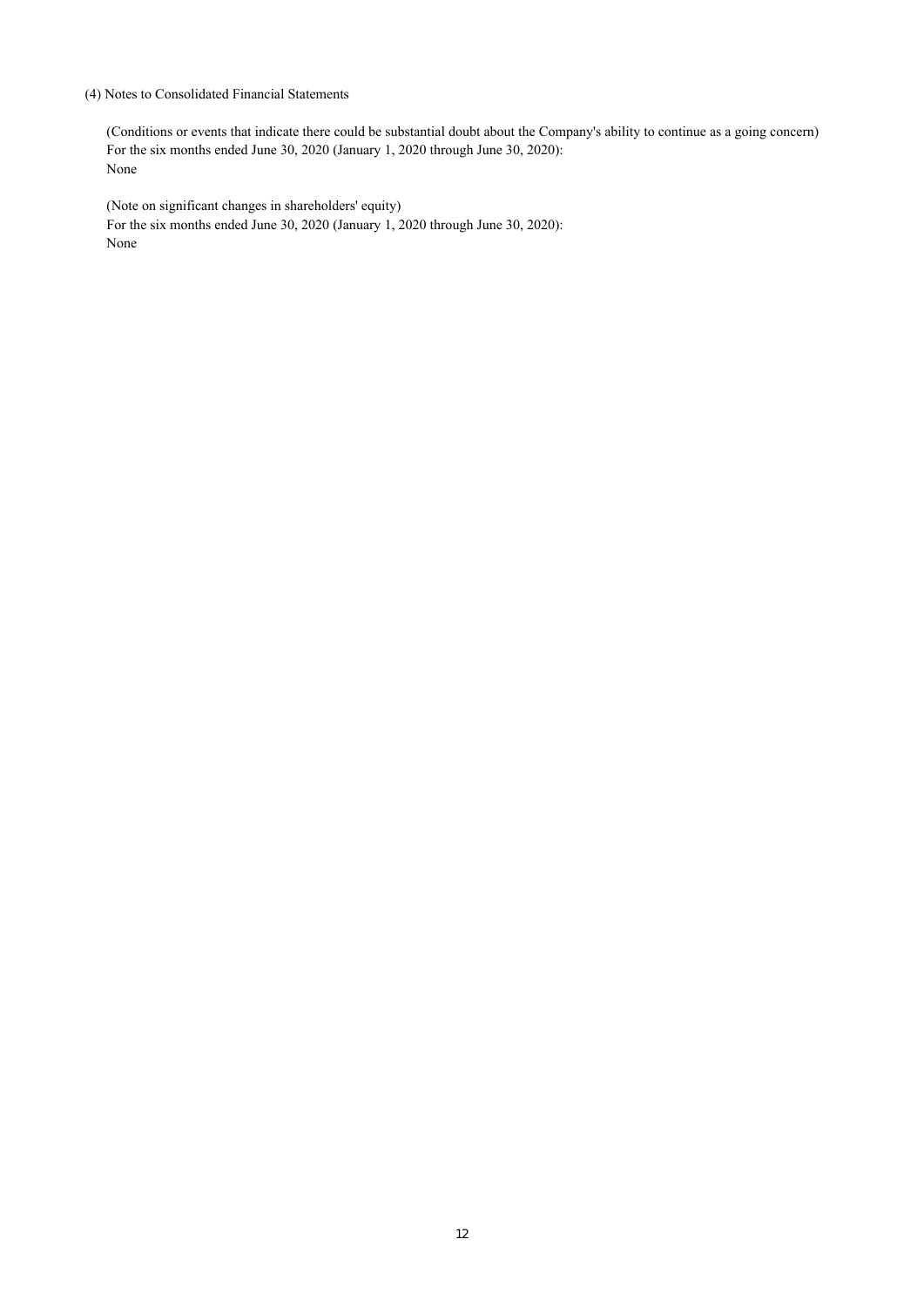#### (Segment information)

- I. For the six months ended September 30, 2019 (April 1, 2019 through September 30, 2019)
- 1. Information on sales and income (loss) by reportable segment

|                                                      |        |                     |                                 |                         |          |         |         | (Millions of yen)                   |
|------------------------------------------------------|--------|---------------------|---------------------------------|-------------------------|----------|---------|---------|-------------------------------------|
|                                                      |        |                     | Reportable segments             |                         |          |         |         |                                     |
|                                                      | Japan  | Asia $&$<br>Oceania | Eurasia<br>(Europe)<br>$&$ NIS) | Middle East<br>& Africa | Americas | Total   | $*1$    | Adjustments Consolidated<br>$*_{2}$ |
| Net sales                                            |        |                     |                                 |                         |          |         |         |                                     |
| Sales to third parties                               | 62,828 | 147,397             | 43,736                          | 314,761                 | 6,545    | 575,269 |         | 575,269                             |
| Intercompany sales and<br>transfers between segments |        | 1,661               |                                 |                         |          | 1,661   | (1,661) |                                     |
| Total                                                | 62,828 | 149,059             | 43,736                          | 314,761                 | 6,545    | 576,930 | (1,661) | 575,269                             |
| Segment income (loss)                                | 12,158 | 72,657              | 10,846                          | 200,686                 | (6,888)  | 289,461 | (8,745) | 280,715                             |

Note:1. Adjustments of segment income of ¥(8,745) million are corporate expenses. Corporate expenses are mainly amortization of goodwill and general administrative expenses that are not allocated to a reportable segment.

2. Segment income is reconciled with operating income on the consolidated statement of income.

2. Information on impairment loss from fixed assets, goodwill and other items by reportable segment None

- II. For the six months ended June 30, 2020 (January 1, 2020 through June 30, 2020)
- 1. Information on sales and income (loss) by reportable segment

| (Millions of yen)                                    |        |                      |                                 |                         |          |         |         |                                  |
|------------------------------------------------------|--------|----------------------|---------------------------------|-------------------------|----------|---------|---------|----------------------------------|
|                                                      |        |                      |                                 | Reportable segments     |          |         |         |                                  |
|                                                      | Japan  | Asia $\&$<br>Oceania | Eurasia<br>(Europe)<br>$&$ NIS) | Middle East<br>& Africa | Americas | Total   | $*1$    | Adjustments Consolidated<br>$*2$ |
| Net sales                                            |        |                      |                                 |                         |          |         |         |                                  |
| Sales to third parties                               | 63,147 | 116,020              | 29,541                          | 175,029                 | 7,943    | 391,683 |         | 391,683                          |
| Intercompany sales and<br>transfers between segments |        | 3,507                |                                 |                         |          | 3,507   | (3,507) |                                  |
| Total                                                | 63,147 | 119,527              | 29,541                          | 175,029                 | 7,943    | 395,190 | (3,507) | 391,683                          |
| Segment income (loss)                                | 12,565 | 31,937               | (1,580)                         | 89,621                  | (2, 431) | 130,111 | (6,312) | 123,799                          |

Note:1. Adjustments of segment income of ¥(6,312) million are corporate expenses. Corporate expenses are mainly amortization of goodwill and general administrative expenses that are not allocated to a reportable segment.

2. Segment income is reconciled with operating income on the consolidated statement of income.

2. Information on impairment loss from fixed assets, goodwill and other items by reportable segment

Impairment loss due to deteriorating business enviroments based on the drop in oil prices are as follows.

"Asia & Oceania" segment - the Prelude FLNG Project:¥130,851 million, Bayu-Undan Gas-Condensate Field:¥8,948 million "Americas" segmentt - U.S. shale oil project:¥33,696 million, Lucius Oil Field:¥18,952 million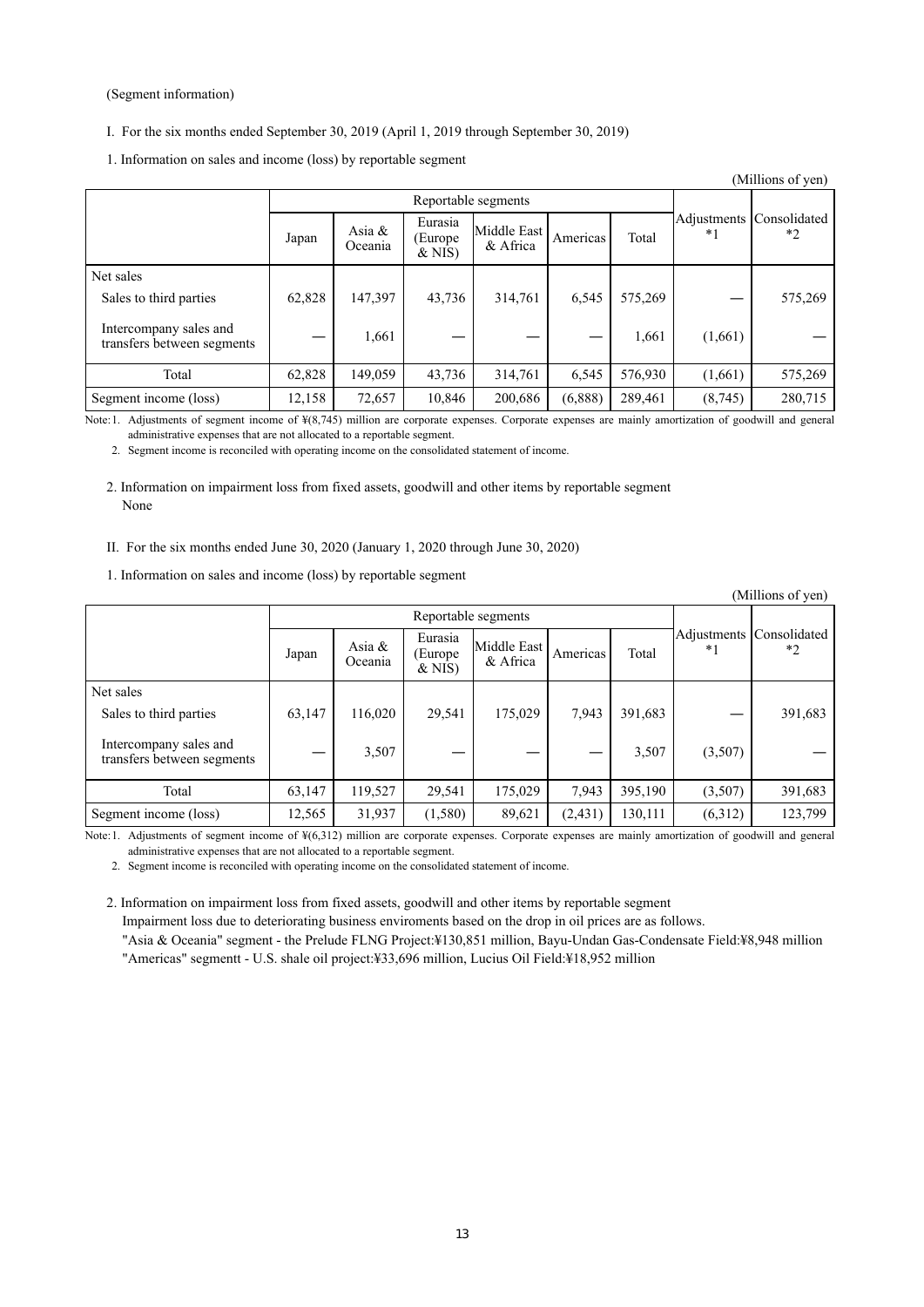(Subsequent events) For the six months ended June 30, 2020 (January 1, 2020 through June 30, 2020): None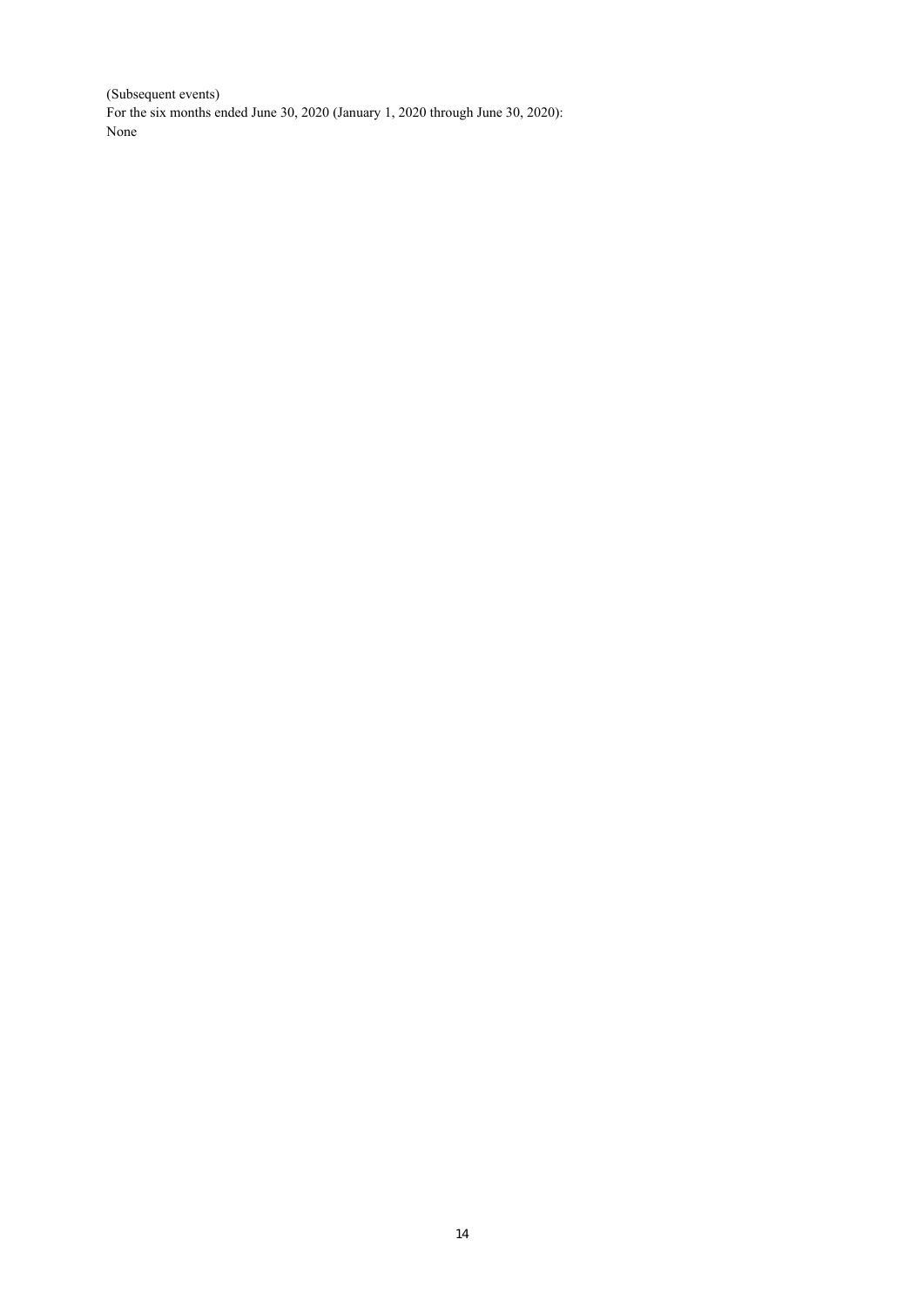#### **3. Supplementary Information**

(1) Production, Orders Received and Sales Performance

1) Actual production

The following table shows actual production by segment:

| Segment                   | Category       | Corresponding period of the       | For the six months ended          |  |
|---------------------------|----------------|-----------------------------------|-----------------------------------|--|
|                           |                | previous year *8                  | June 30, 2020                     |  |
|                           | Crude oil      | 0.6 MMbbls                        | 0.6 MMbbls                        |  |
|                           |                | (3.5 Mbbls per day)               | (3.1 Mbbls per day)               |  |
|                           | Natural gas    | 23.4 Bcf                          | $\overline{21}.2$ Bcf             |  |
|                           |                | (129.3 MMcf per day)<br>5.0 MMboe | (116.6 MMcf per day)<br>4.6 MMboe |  |
| Japan                     | Subtotal       |                                   |                                   |  |
|                           |                | (27.7 Mboe per day)               | (25.0 Mboe per day)               |  |
|                           | Iodine         | 292.8 tons                        | 290.2 tons                        |  |
|                           | Electric power |                                   |                                   |  |
|                           | generation     | 113.4 million kWh                 | 110.4 million kWh                 |  |
|                           |                | 7.5 MMbbls                        | 7.6 MMbbls                        |  |
|                           | Crude oil      | (41.6 Mbbls per day)              | (41.6 Mbbls per day)              |  |
|                           |                | 153.9 Bcf                         | 181.8 Bcf                         |  |
|                           | Natural gas    | (850.3 MMcf per day)              | (999.1 MMcf per day)              |  |
| Asia & Oceania            | Subtotal       | 37.0 MMboe                        | 42.5 MMboe                        |  |
|                           |                | (204.6 Mboe per day)              | (233.6 Mboe per day)              |  |
|                           | Electric power | 150.9 million kWh                 | 186.4 million kWh                 |  |
|                           | generation     |                                   |                                   |  |
|                           | Crude oil      | 7.8 MMbbls                        | 10.2 MMbbls                       |  |
| Eurasia<br>(Europe & NIS) |                | (43.1 Mbbls per day)              | (55.9 Mbbls per day)              |  |
|                           | Natural gas    | 4.0 Bcf                           | $4.8 \text{ Bcf}$                 |  |
|                           |                | (22.1 MMcf per day)               | (26.6 MMcf per day)               |  |
|                           | Subtotal       | 8.5 MMboe                         | 11.0 MMboe                        |  |
|                           |                | $(47.0$ Mboe per day)             | (60.6 Mboe per day)               |  |
|                           | Sulfur         | 32.2 Mtons                        | 48.2 Mtons                        |  |
|                           |                | 41.9 MMbbls                       | 44.3 MMbbls                       |  |
| Middle East & Africa      | Crude oil      | (231.6 Mbbls per day)             | (243.6 Mbbls per day)             |  |
|                           |                | 1.5 MMbbls                        | 1.6 MMbbls                        |  |
|                           | Crude oil      | (8.4 Mbbls per day)               | (9.0 Mbbls per day)               |  |
| Americas                  | Natural gas    | 14.0 Bcf                          | 9.6 Bcf                           |  |
|                           |                | (77.1 MMcf per day)               | (52.7 MMcf per day)               |  |
|                           | Subtotal       | 4.1 MMboe                         | 3.4 MMboe                         |  |
|                           |                | (22.8 Mboe per day)               | (18.8 Mboe per day)               |  |
|                           | Crude oil      | 59.4 MMbbls                       | 64.3 MMbbls                       |  |
|                           |                | (328.2 Mbbls per day)             | (353.2 Mbbls per day)             |  |
|                           | Natural gas    | 195.2 Bcf                         | $217.5 \,\mathrm{B}$ cf           |  |
|                           |                | $(1,078.7 \text{ MMcf per day})$  | $(1,195.0$ MMcf per day)          |  |
| Total                     | Subtotal       | 96.6 MMboe                        | 105.9 MMboe                       |  |
|                           |                | (533.7 Mboe per day)              | (581.6 Mboe per day)              |  |
|                           | Iodine         | 292.8 tons                        | 290.2 tons                        |  |
|                           | Electric power |                                   |                                   |  |
|                           | generation     | 264.3 million kWh                 | 296.8 million kWh                 |  |
|                           | Sulfur         | 32.2 Mtons                        | 48.2 Mtons                        |  |

Note:1. The volume of LPG produced overseas is included in 'Crude oil.'

2. A portion of crude oil and natural gas production volume is consumed as fuel to generate electricity.

3. The production by the Company's affiliates accounted for by the equity method is included in the figures above.

Also the production volume is a result for the six months ended June 30 regardless of a closing date of fiscal periods of its subsidiaries or affiliates. 4. The production volume of crude oil and natural gas under the production sharing contracts entered into by INPEX Group corresponds to the net economic take of the group.

Figures calculated by multiplying the gross production volume by the Company's interest share are 66.9 MMbbls (369.7 Mbbls per day) of crude oil, 207.9 Bcf (1,148.60 MMcf per day) of natural gas, and in total 107.1 MMboe (591.5 Mboe per day) for the six months ended June 30, 2019, and 69.6 MMbbls (382.6 Mbbls per day) of crude oil, 224.7 Bcf (1,234.50 MMcf per day) of natural gas, and in total 112.5 MMboe (618.1 Mboe per day) for the six months ended June 30, 2020.

5. Boe means barrels of oil equivalent.

6. Iodine is refined by other company on consignment.

7. Figures are rounded to the first decimal place.

8. The corresponding period for the second quarter of the fiscal year ending December 31, 2020 from January 1, 2020 to June 30,

2020 is the six-month period of the previous year from January 1, 2019 to June 30, 2019.